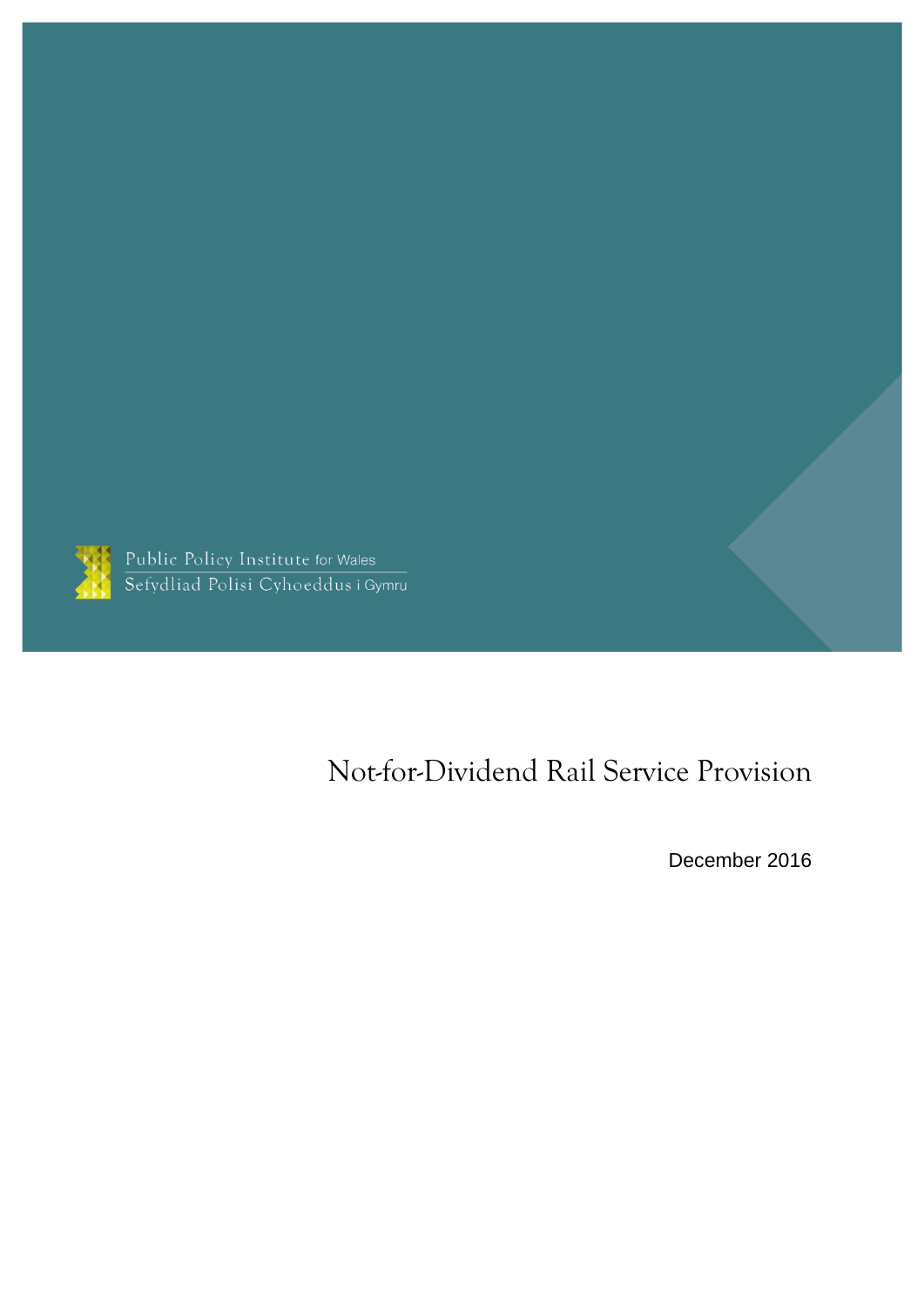## Not-for-Dividend Rail Service Provision: PPIW Expert Workshop

#### Lauren Carter-Davies and Dan Bristow

Public Policy Institute for Wales

This report and the information contained within it are the copyright of the Queen's Printer and Controller of HMSO, and are licensed under the terms of the Open Government Licence [http://www.nationalarchives.gov.uk/doc/open-government-licence/version/3.](http://www.nationalarchives.gov.uk/doc/open-government-licence/version/3) The views expressed are the author's and do not necessarily reflect those of members of the Institute's Executive Group or Board of Governors.

For further information please contact:

Dan Bristow Public Policy Institute for Wales Tel: 029 2087 5345 Email: [info@ppiw.org.uk](mailto:info@ppiw.org.uk)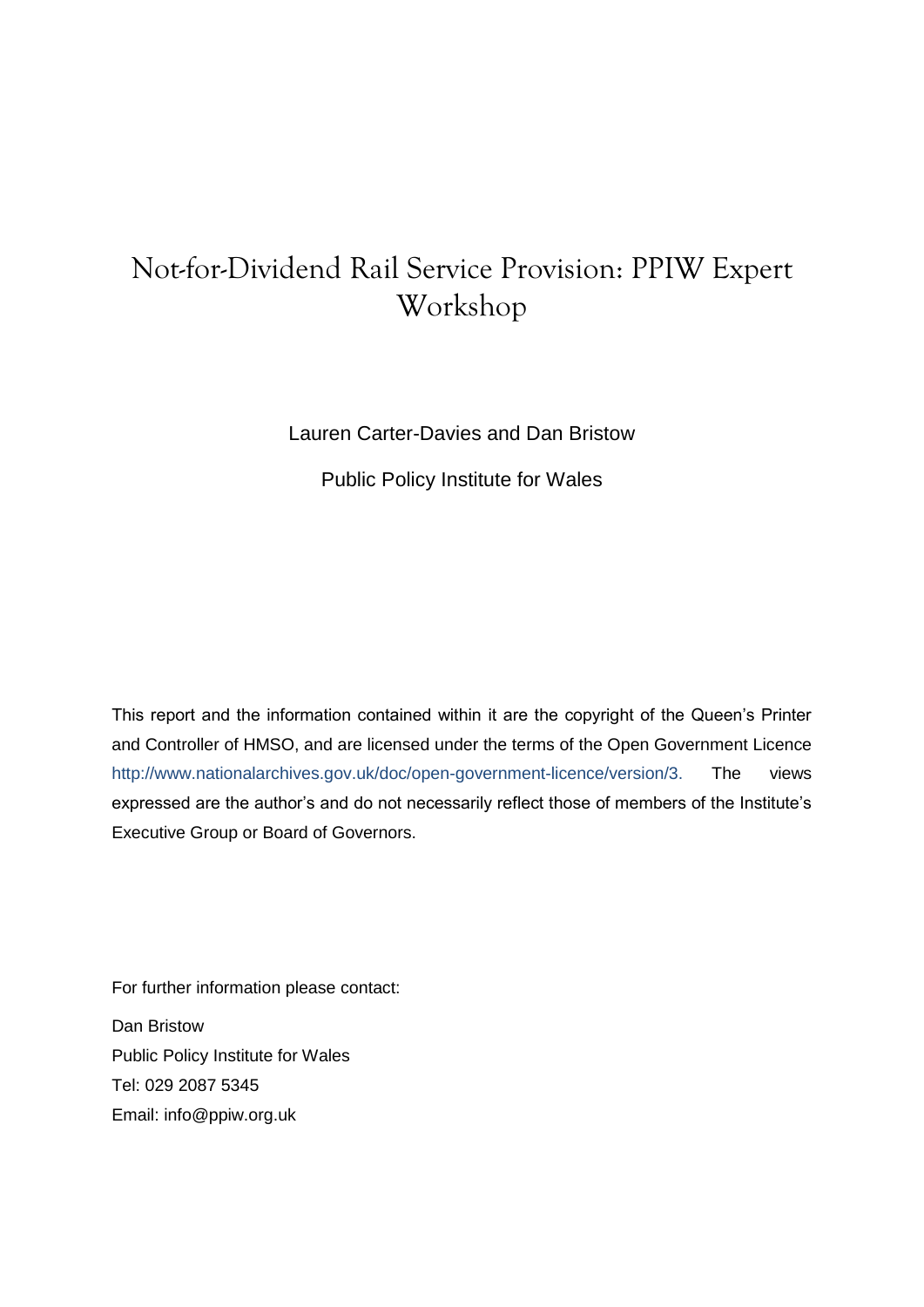## Contents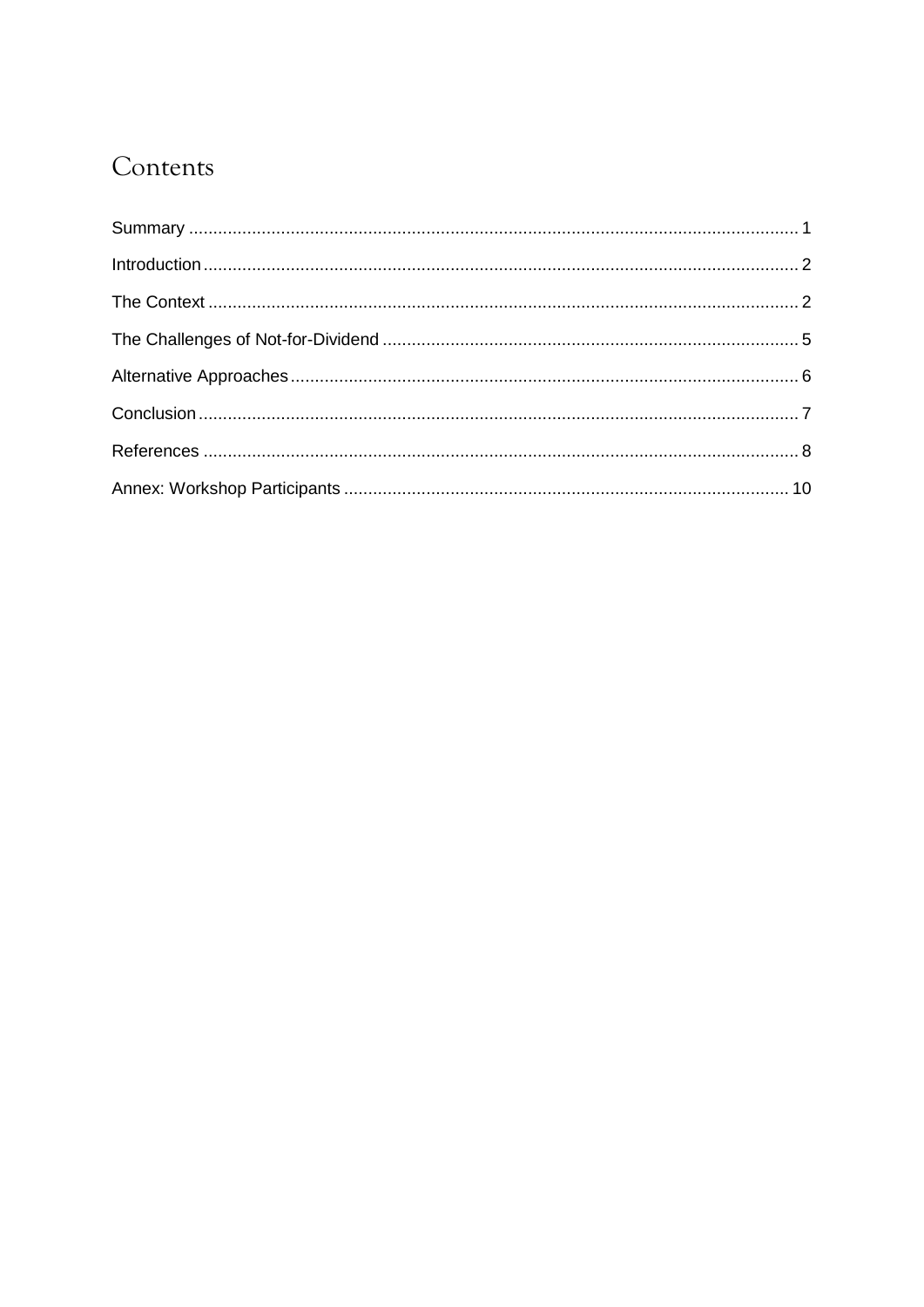### <span id="page-3-0"></span>Summary

- The former Minister for Economy, Science and Transport asked the Public Policy Institute for Wales (PPIW) to provide advice on the future design of the Wales and Border franchise and, in particular, how the franchise could be designed to deliver notfor-dividend (NFD) passenger rail services. The PPIW ran an expert workshop to explore this. Participants' expressed a range of views, and this report provides our conclusions rather than seeking to represent the views of every single participant on all of the issues which the workshop explored.
- The Welsh Government is in the process of procuring the next Wales and Borders rail franchise ahead of the end of the current franchise (2018) held by Arriva Trains Wales. The Welsh Government has a long-standing aspiration to create a service run on a notfor-dividend basis. Underlying this is a desire to increase value for money and limit the potential for 'excessive' profit making.
- Participants were supportive of the Welsh Government's aims, and saw the potential benefits of a NFD model. The current legal framework requires the franchise to be let through open competition to a non-public sector body that can demonstrate management competence and an appropriate financial position. A NFD organisation that would satisfy these criteria does not currently exist; although it might be possible for a viable bidder to emerge through a partnership between a NFD organisation and an existing train operating company (TOC).
- The workshop explored options for stimulating the emergence of a suitable NFD organisation. Any Government intervention or support would need to avoid giving competitive advantage; and, by extension, there could be no guarantee that the supported organisation would win the tender in open competition. Participants also considered the possibility of running a franchising competition based on a specification that required a NFD model, as a way of trying to stimulate the market. In the discussion, potentially serious reputational risks in taking this approach were raised, and it was suggested by some participants that it may also be open to legal challenge. Nonetheless, others believed that it was a viable option.
- Whilst some participants argued strongly for a NFD model, others suggested that it was not the only way to improve the quality of services, ensure value for money and limit private sector 'rents'. More recent franchising agreements, like ScotRail, seek to deliver this through better contract design and more sophisticated monitoring arrangements. Although such an approach is unlikely to achieve the Welsh Government's aims as fully as a NFD model.

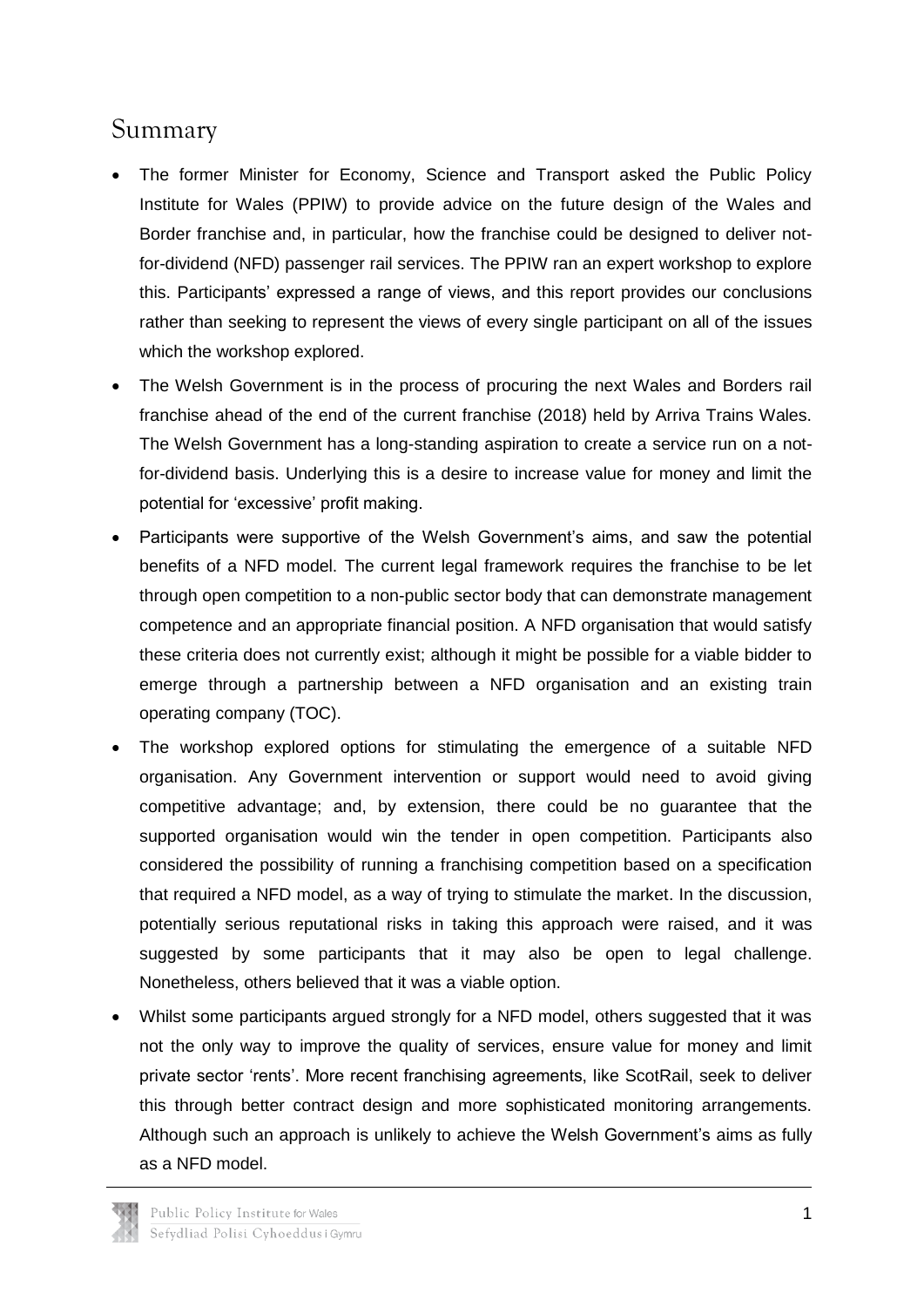## <span id="page-4-0"></span>Introduction

The former Minister for Economy, Science and Transport asked the Public Policy Institute for Wales (PPIW) to provide advice on the design of the Wales and Border franchise and, in particular, how the franchise could be designed to deliver not for dividend (NFD) passenger rail services<sup>1</sup>.

PPIW ran an expert workshop in February 2016 to explore this (see Appendix 1 for a list of participants), and what follows sets out the context before summarising the key points that arose in the discussion about how to design the next franchise agreement so as to realise the stated aims.

### <span id="page-4-1"></span>The Context

The Welsh Government is in the process of procuring the next Wales and Borders rail franchise ahead of the end of the current franchise (2018) held by Arriva Trains Wales (ATW). The Government has a long-standing aspiration to create a service run on a NFD basis, and has established a wholly owned subsidiary – Transport for Wales – as a not-forprofit company whose purpose is to design, let and manage the future franchise.

The interest in a NFD model primarily stems from a desire to maximise the value of Welsh Government investment in passenger rail, but a range of arguments for pursuing this model have been put forward:

- The current Wales and Borders franchise is subsidy driven and the scope for commercial / market drivers to increase profits and improve services are less obvious.
- The opportunity presented to keep investment and profit in Wales are considered to be likely to benefit people and the economy.
- Parallels have been drawn with successful models in other sectors, in particular Glas Cymru.
- Current profit levels of ATW are considerably higher than the Great Britain average.
- There are general issues with the current franchising model which is seen to create a situation where operators are focused on profit rather than investing in long term benefit.

<sup>-</sup><sup>1</sup> Freight is run on a different basis and was not discussed.

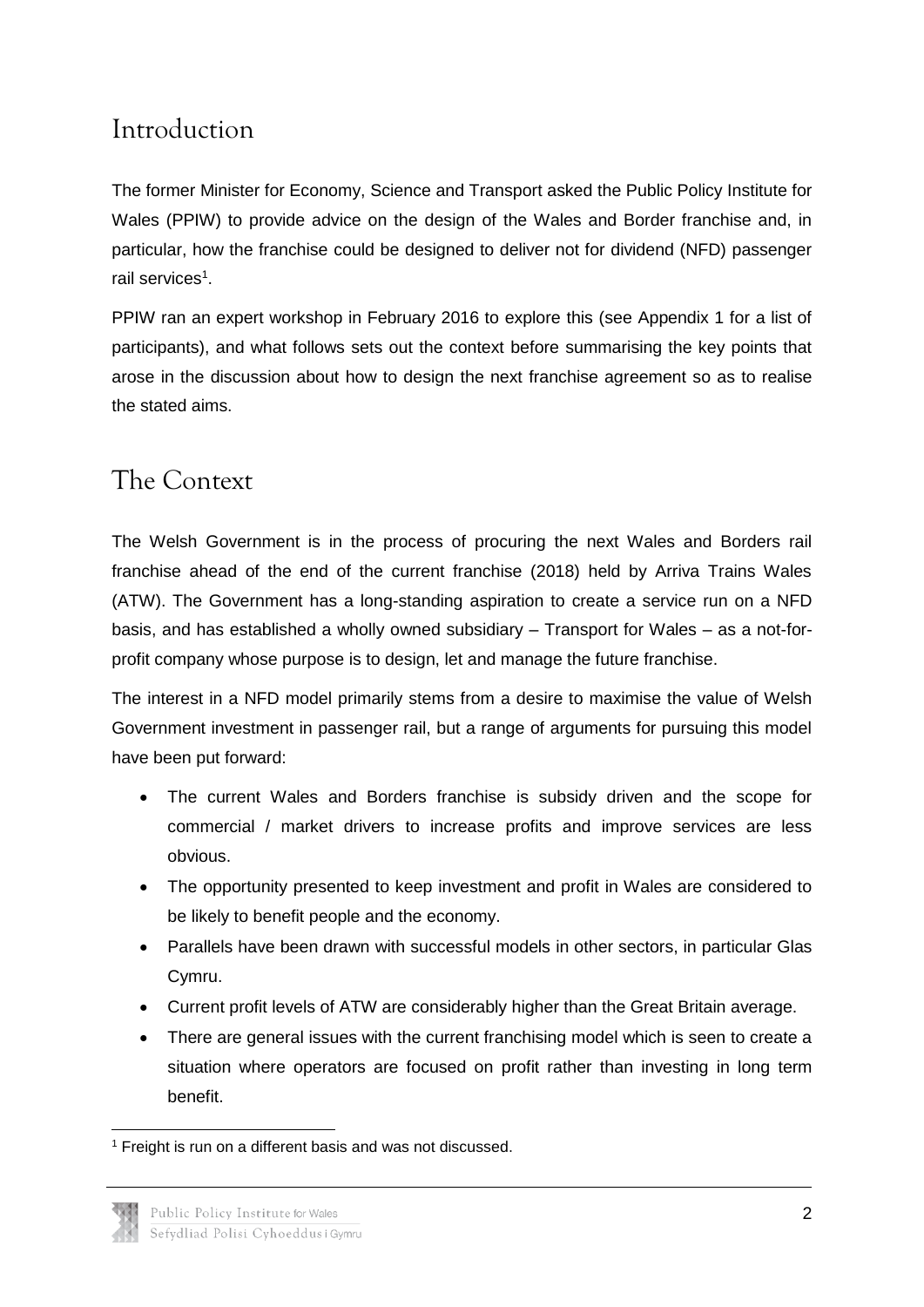Potential has been identified for higher employee engagement in mutual and cooperatives to deliver better performance.

Across these, the overarching drivers for franchise reform appear to be a desire for increased value for money and reducing 'excess' profits for private investors; in part this reflects a critique of the current franchise arrangements.

#### **Current powers and the Arriva Trains Wales franchise**

Rail franchising in Great Britain was created by the Railways Act 1993 and is the mechanism by which rail passenger services are secured. The 1993 Railways Act effectively 'privatised' the rail network in Great Britain. At present, "the UK Secretary of State designates rail passenger services to be delivered by franchises in England and Wales; prepares and issues an Invitation to Tender; and selects the franchisee from the tenders submitted. Under the Railways Act 2005 (as amended) the Secretary of State must consult the Welsh Ministers regarding franchise agreements that include a Welsh Service. The Welsh Ministers must be a joint party to any franchise that includes a Wales-only service" (Enterprise and Business Committee, 2013, p.8).

The current Wales and Borders franchise was awarded to Arriva Trains Wales (ATW) in 2003 by the Strategic Rail Authority (SRA) for a 15 year period. The Railways Act 2005 abolished the SRA and transferred its powers in relation to Welsh franchises to the Department for Transport and the Welsh Government. Since 2006, the Welsh Government has therefore been responsible for the specification and primary management of the ATW franchise, through a Joint Parties Agreement with the UK Department for Transport, but funding comes from the Department for Transport (though substantial investment has also been made by the Welsh Government) (Enterprise and Business Committee, 2013). Freight is run on a different basis.

The performance of ATW is monitored and reviewed every five years (Enterprise and Business Committee, 2013). The franchise sets out the services and service standards that ATW are expected to deliver (Welsh Government, 2013). Most rail services in Wales, with the exception of inter-city services from London (operated by Virgin, at present, to Holyhead, and the Great Western Railway to Swansea) and Cross Country services between Cardiff and Birmingham / Nottingham, are operated by ATW. The current franchise is a mix of busy suburban networks, very rural routes and major services that are 'interregional' in character, in some cases crossing the national border. All stations in Wales are operated by ATW under a landlord / tenant arrangement plus the franchise also manages stations at Chester,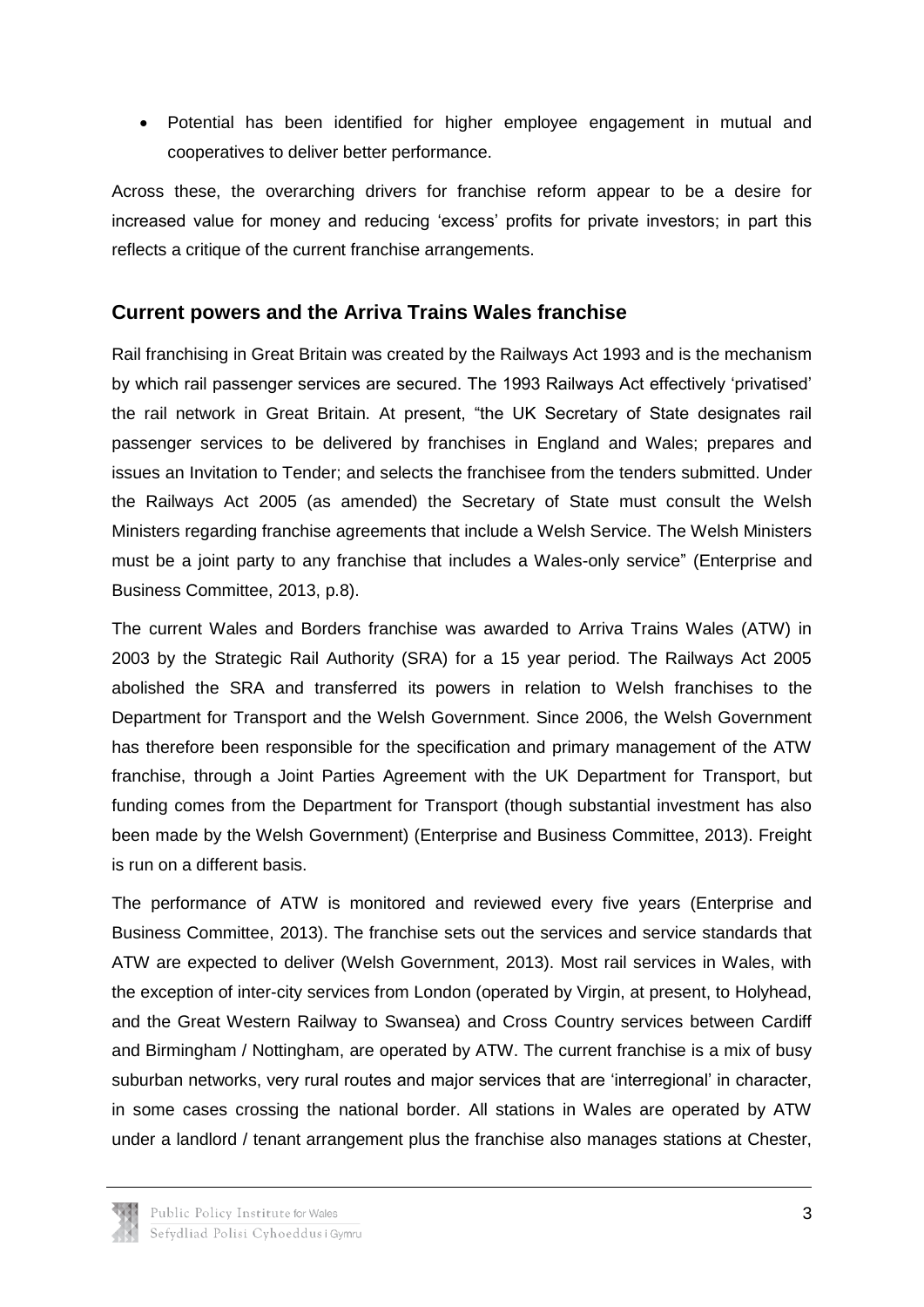Shrewsbury and other smaller stations on ATW routes within England (Salveson, 2012). Arriva Trains Wales is ultimately owned by Deutsche Bahn, the German state-owned train operator which, alongside ATW, runs three other rail franchises and two rail contracts, including Northern, Cross Country and Chiltern Railways<sup>2</sup>. The network in Wales is entirely diesel operated at present though electrification of the main line from Cardiff to Swansea and some of the Valley Lines is planned.

The ATW franchise was awarded at a time when budgets were limited (Association of Train Operating Companies, 2013). Similarly, preparations for the next franchise are also being made during a time of austerity (Enterprise and Business Committee, 2013). The current franchise operation is paid for in part by income that the franchisee generates and in part from a substantial government subsidy. In 2012/13, the total income for the franchise was around £290m, of which over half comes from Welsh Government subsidy (Welsh Government, 2013). To the extent that government subsidy is needed, tight public finances will by necessity be a key factor in shaping the specification of the franchise.

The UK Government transferred funding for the ATW franchise to the Welsh Government in 2006/7 at a level sufficient to cover the baseline franchise. However, this did not provide for the growth in passenger numbers on the Welsh network. The Welsh Government has subsequently provided funding in order to the bridge the gap between the capacity provided to them in the franchise and the capacity customers require (Welsh Government, 2013).

#### **Lessons to be learnt from the current franchise**

The Welsh Assembly Enterprise and Business Committee undertook an inquiry into the future of the Wales and Borders rail franchise. According to their consultation one of the main lessons to be drawn from the current franchise was indeed the lack of forecasting and planning for growth in passenger numbers and lack of investment by the operator. There has been a significant expansion in both service capacity and passenger numbers in the Wales and Borders franchise area since 2003. Between 2003-04 and 2012-13 the 'train kilometres' for services provided by ATW increased by 31% and the number of 'passenger journeys' on these services increased by 61% over the same period (Welsh Government, 2013). The current franchise agreement specification indicated that there would be no growth in rail passenger use which has been very constricting and cost the Welsh Government dearly, because when the current franchise was awarded by the then SRA in 2003, there was not

<sup>2</sup> http://www.arriva.co.uk/countries/uk/arriva-uk-trains



-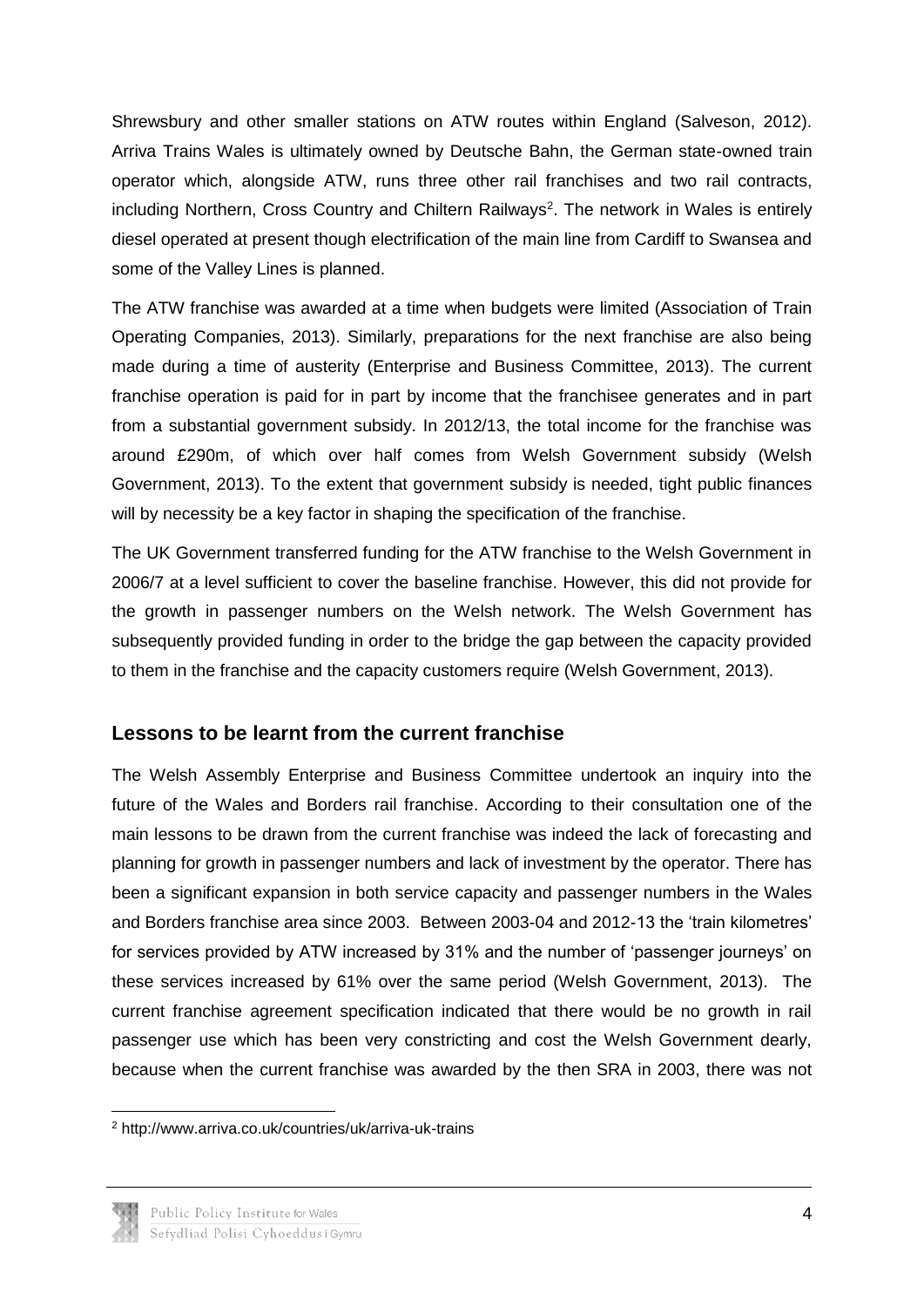an expectation that demand would grow significantly. The agreement requires the operator to make 'reasonable endeavours' to provide capacity to meet demand which in contractual terms has not been sufficient to require the operator to invest in increasing capacity. Welsh Government sought to address this, while ATW realised the benefits of the consequent growth in receipts. Consequently, ATW made larger than UK average profits.

Another lesson from the current franchise is the failure to reflect Welsh Government policies and priorities. The Welsh Government was not involved in the procurement of the current franchise therefore little consideration was given to its transport, spatial planning and environmental priorities. The limitations in the performance management regime, the age capacity and quality of the current rolling stock, poor core services standards, inadequate provision to support community rail, and the cost and complexity of fares were further criticisms for many respondents involved in the Enterprise and Business Committee's consultation (2013) and should be taken into account when designing the next franchise.

### <span id="page-7-0"></span>The Challenges of Not-for-Dividend

The Welsh Government has a long standing aspiration to run the Wales and Border franchise on a NFD basis. The existing legislative framework for England and Wales prohibits a franchise being run by a publically-owned body<sup>3</sup>, and requires that a franchise is let in fair and open competition to a body with an appropriate financial position and management experience. While this does not preclude the provision of a NFD service, it creates some significant barriers to its realisation. Principal among these is that it would require the appearance in the market of a viable NFD bidder, with sufficient financial resource and operational experience to compete with commercial rivals.

Transport Scotland explored the possibility of a NFD service when retendering the ScotRail franchise (which commenced operation in April 2015); but they ultimately chose not to pursue it because "in 2011, there were no realistic organisations that could take forward a not for dividend franchise" (National Assembly, 2013, paragraph 298). The Welsh Government's early engagement with industry had suggested that this remained the case.

<sup>-</sup> $3$  The Scotland Act 2016 provides a derogation from section 25 of the 1993 Railways Act, which allows a publically-owned company to operate commercial rail services in Scotland.

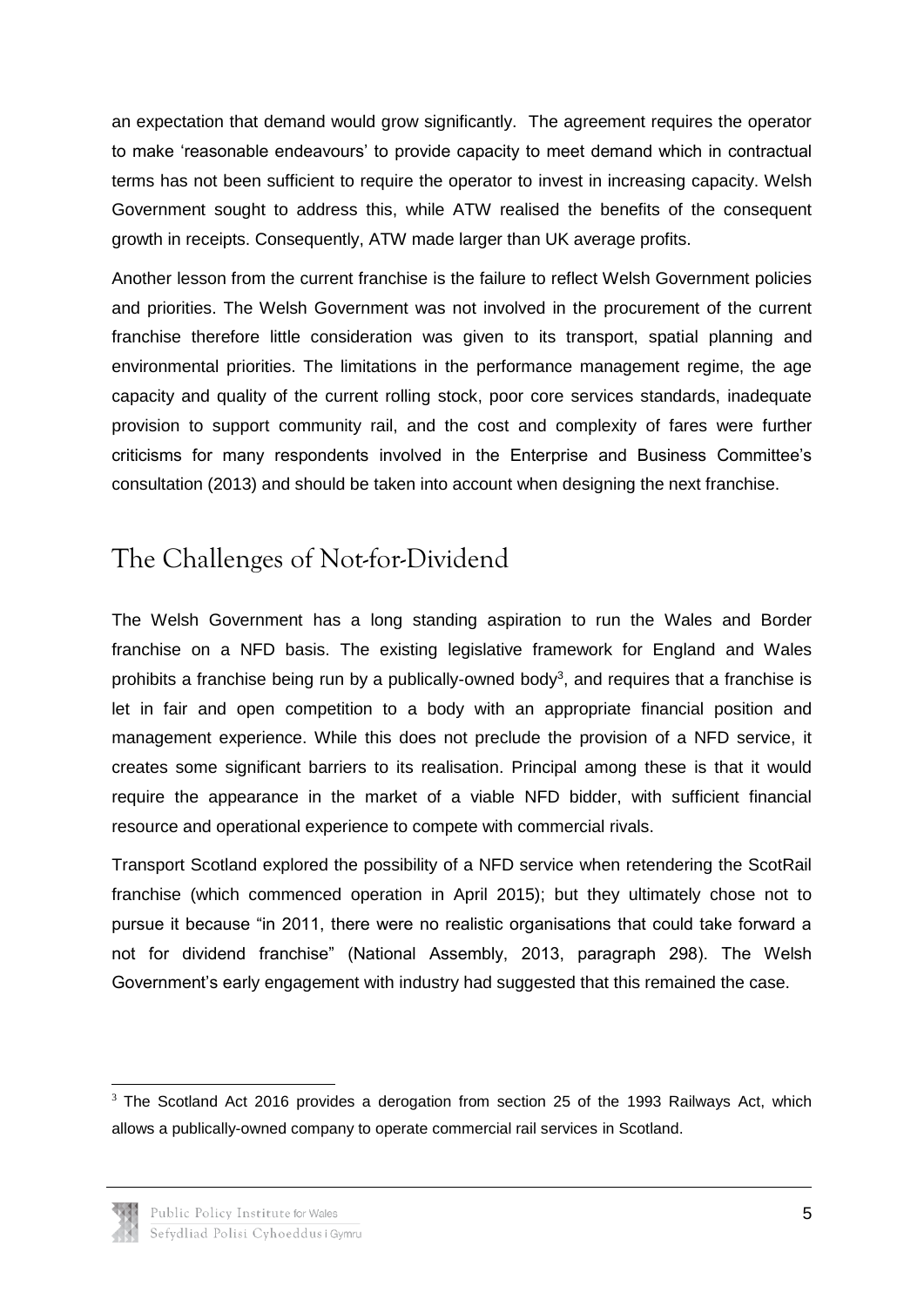The workshop explored a number of ways that Welsh Government might try to foster the appearance of a NFD bidder, while adhering to the principles of fair, open and transparent competition. In particular:

- Exploring the possibility of bids from NFD organisations in partnership with organisations with the necessary experience and financial position. During the workshop, an example was given of an organisation entering rail service provision without knowledge of rail through a relationship with Stage Coach. It is conceivable to think of a social enterprise forming an alliance with a transport operator and making an NFD bid. However, concerns were issued about the risk of such an alliance having an 'NFD front plate' and a profit-making set up.
- Providing financial support to potential bidders (as a way of helping NFD bidders overcome the costs of bidding), but this would have to be made available to all bidders so as not to incur unfair advantage.
- Running a competition based on a specification that stipulated a NFD model and using this to stimulate the market, whilst allowing a fall-back option for the Welsh Government to temporarily operate the franchise under a publicly-owned operator should the competition fail (i.e. generate insufficient or inadequate bids). Concerns were raised about this, however, as there could be a significant reputational risk in running a competition that might be expected to fail. It was also suggested by some participants that such an approach may be open to legal challenge. Nonetheless, others believed that it was a viable option.

The participants also discussed ensuring earlier access to the franchise competition 'data room' (a closed community with access to information on costs that become incumbent in the current franchise operation), careful thought about how this is put together and guidance of how to navigate this could help potential bidders in putting together their bids. Although not designed to support NFD bidders in particular, it was suggested that it could help improve the quality of the bids in general.

## <span id="page-8-0"></span>Alternative Approaches

The workshop participants were supportive of the Welsh Government's aims, and saw the potential benefits of a NFD model. However, it was recognised that the current legal framework creates significant barriers to delivering a NFD passenger rail service. The discussion pointed to other options for improving rail provision in Wales, although recognised that these were unlikely to achieve the Welsh Government's aims as fully as a NFD model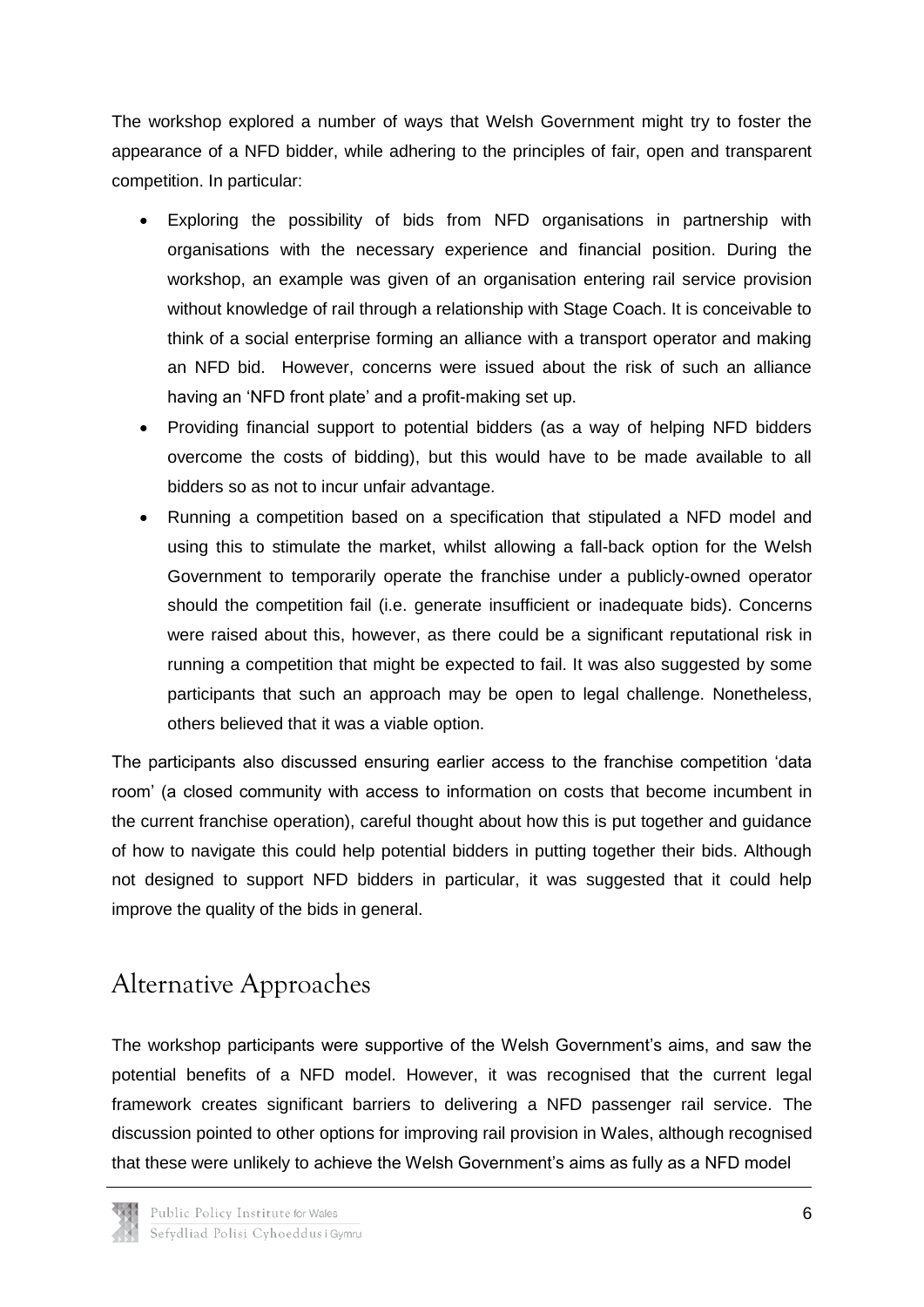It was suggested that more recent franchising agreements, including ScotRail, provide a potential guide. Through better contract design and monitoring the Welsh Government could secure more efficient services, increased value for money and limit private sector 'rents'.

One example explored was the approach Transport for London (TfL) takes with the London Overground, whereby it specifies timetables, fares, and quality factors, and procures rolling stock which it leases to the operator. In addition, with just a small share of the revenue (10%) going to the operator, TfL takes most of the 'revenue risk'. This puts some limits on the operators ability to make 'excessive' profits, but also means that if operating costs exceed revenues, the majority of the resulting 'deficit' would fall to TfL. Discussants were not clear on the extent to which the current devolution settlement would allow Transport for Wales to take on this level of control.

## <span id="page-9-0"></span>Conclusion

Participants were supportive of the Welsh Government's aims, and saw the potential benefits of a NFD model. Given the current legal framework, and the powers available to Welsh Government, delivering a NFD passenger rail service will be challenging. However, the workshop discussion suggested that alternative franchising agreements, such as ScotRail, which seek to improve the quality of services, ensure value for money and limit private sector 'rents' through better contract design and more sophisticated monitoring arrangements, may offer an alternative. Although it was acknowledged that such an approach is unlikely to achieve the Welsh Government's aims as fully as a NFD model.

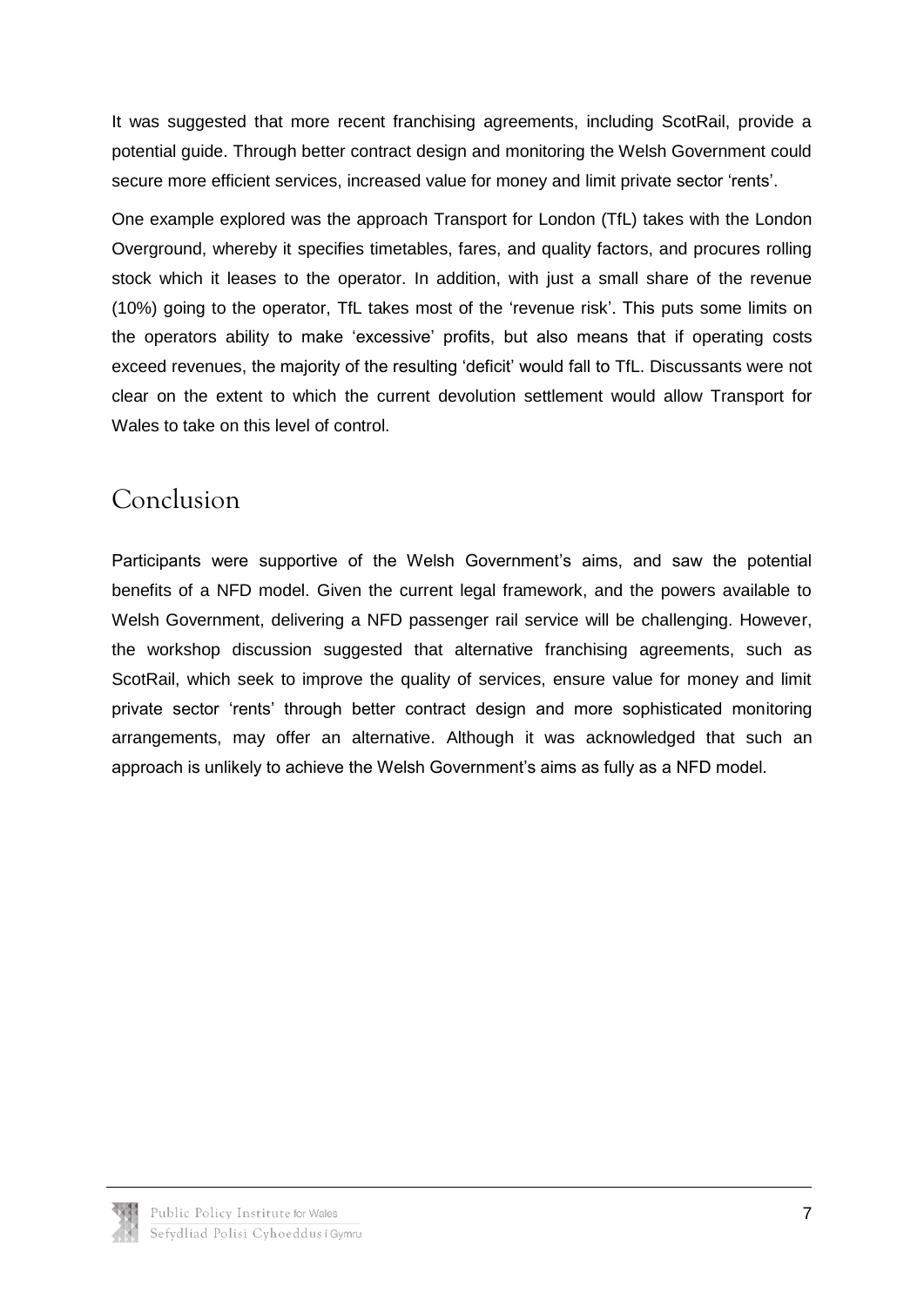### <span id="page-10-0"></span>References

Association of Train Operating Companies. (2013). **The Record of Proceedings**, 3 October 2013, **paragraph** 117. Retrieved from: <http://www.senedd.assembly.wales/documents/s20668/3%20October%202013.pdf>

Department for Transport. (2013). **The Record of Proceedings** 23 October 2013 paragraphs 72 and 90. Retrieved from: <http://www.senedd.assembly.wales/documents/s21071/23%20October%202013.pdf>

Enterprise and Business Committee. (2013). **The Future of the Wales and Borders Rail Franchise.** National Assembly for Wales. Retrieved from: [http://www.senedd.assembly.wales/documents/s22565/Report%20-](http://www.senedd.assembly.wales/documents/s22565/Report%20-%20December%202013.pdf)

[%20December%202013.pdf](http://www.senedd.assembly.wales/documents/s22565/Report%20-%20December%202013.pdf)

National Assembly. (2013). **The Record of Proceedings**, 23/10/2013. Retrieved from: <http://www.senedd.assembly.wales/documents/s21071/23%20October%202013.pdf>

National Assembly. (2015). **The Record of Proceedings**, 30/06/2013. Retrieved from: [http://www.assembly.wales/en/bus-](http://www.assembly.wales/en/bus-home/pages/rop.aspx?meetingid=3175&language=en&assembly=4&c=Record%20of%20Proceedings&startDt=30/06/2015&endDt=30/06/2015#230684)

[home/pages/rop.aspx?meetingid=3175&language=en&assembly=4&c=Record%20of%20Pr](http://www.assembly.wales/en/bus-home/pages/rop.aspx?meetingid=3175&language=en&assembly=4&c=Record%20of%20Proceedings&startDt=30/06/2015&endDt=30/06/2015#230684) [oceedings&startDt=30/06/2015&endDt=30/06/2015#230684](http://www.assembly.wales/en/bus-home/pages/rop.aspx?meetingid=3175&language=en&assembly=4&c=Record%20of%20Proceedings&startDt=30/06/2015&endDt=30/06/2015#230684)

Salveson, P. (2012). **Rail Cymru: A people's railway for Wales**. Retrieved from: <http://www.party.coop/files/2012/11/Welsh-Rail-pamphlet-online.pdf.pdf.pdf.pdf>

Welsh Government. (2013). **Written evidence to the National Assembly for Wales' Enterprise and Business Committee on the future of the Wales and Borders Passenger Rail Rail Franchise.** Retrieved from: [http://www.senedd.assembly.wales/documents/s500001525/WBF95%20-](http://www.senedd.assembly.wales/documents/s500001525/WBF95%20-%20Welsh%20Government.html?CT=2) [%20Welsh%20Government.html?CT=2](http://www.senedd.assembly.wales/documents/s500001525/WBF95%20-%20Welsh%20Government.html?CT=2)

Welsh Government. (2014). **Written Statement – The Future Delivery of Transport Infrastructure Communisty Projects.** Retrieved and from: <http://gov.wales/about/cabinet/cabinetstatements/2014/transportinfrastructure/?lang=en>

Welsh Government. (2014b). **Written response by the Welsh Government to the report of the Enterprise and Business Committee – Report on the Inquiry into the Future of the Wales and Borders Rail Franchise** – January 2014. Retrieved from: [http://www.assembly.wales/Laid%20Documents/GEN-LD9653%20-](http://www.assembly.wales/Laid%20Documents/GEN-LD9653%20-%20Written%20Response%20by%20the%20Welsh%20Government%20to%20the%20report%20of%20the%20Enterprise%20and%20Business%20Committee%20-%20-12022014-253712/gen-ld9653-e-English.pdf)

[%20Written%20Response%20by%20the%20Welsh%20Government%20to%20the%20repor](http://www.assembly.wales/Laid%20Documents/GEN-LD9653%20-%20Written%20Response%20by%20the%20Welsh%20Government%20to%20the%20report%20of%20the%20Enterprise%20and%20Business%20Committee%20-%20-12022014-253712/gen-ld9653-e-English.pdf)

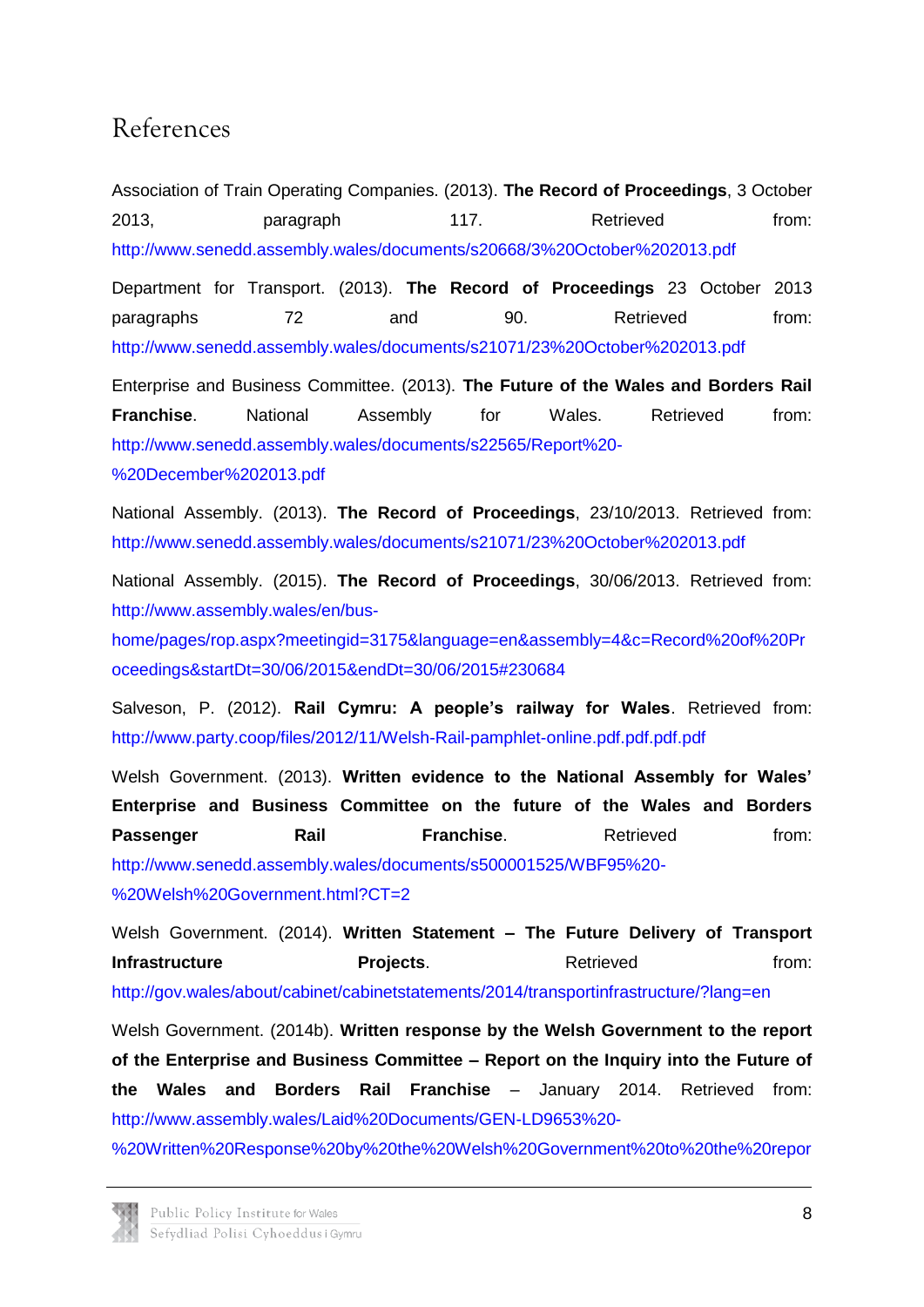[t%20of%20the%20Enterprise%20and%20Business%20Committee%20-%20-12022014-](http://www.assembly.wales/Laid%20Documents/GEN-LD9653%20-%20Written%20Response%20by%20the%20Welsh%20Government%20to%20the%20report%20of%20the%20Enterprise%20and%20Business%20Committee%20-%20-12022014-253712/gen-ld9653-e-English.pdf) [253712/gen-ld9653-e-English.pdf](http://www.assembly.wales/Laid%20Documents/GEN-LD9653%20-%20Written%20Response%20by%20the%20Welsh%20Government%20to%20the%20report%20of%20the%20Enterprise%20and%20Business%20Committee%20-%20-12022014-253712/gen-ld9653-e-English.pdf)

Welsh Government. (2015). **Chapter 1: Growth and Sustainable Jobs – Update on Commitments in the Programme for Government**. Retrieved from: <http://gov.wales/docs/strategies/150616-annex-chap1-en.pdf>

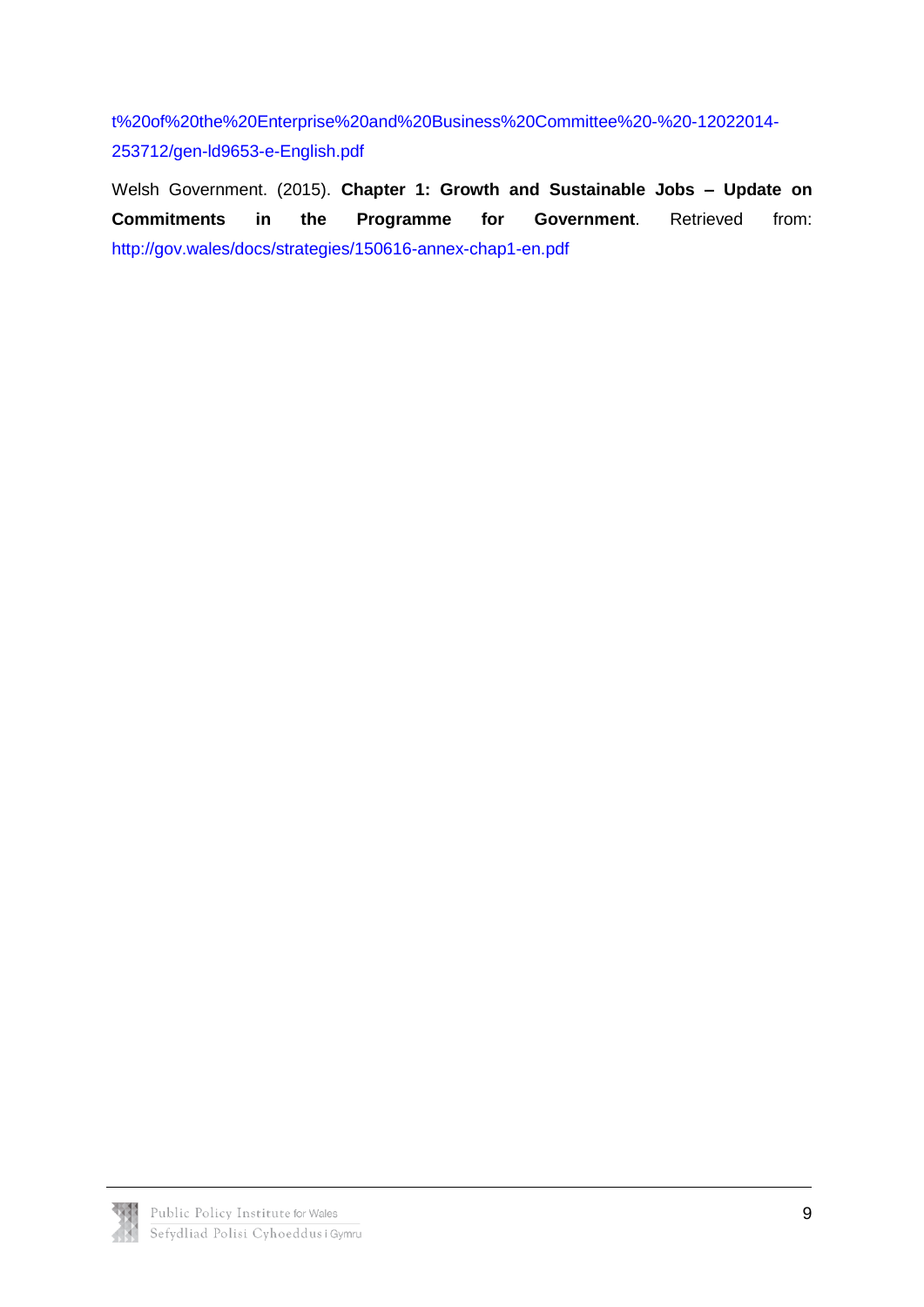### <span id="page-12-0"></span>Annex: Workshop Participants

**Professor Chris Nash** – Research Professor, Institute for Transport Studies, University of Leeds

**Professor Stuart Cole** – Professor of Transport, University of South Wales

**Dr Ian Taylor** – Director, Transport for Quality of Life

**Dr Heike Link** – Research Associate, German Institute for Economic Research (DIW Berlin)

**Jonathon Bray** – Director, Urban Transport Group (formerly PTEG)

**Gary Bogan** – ScotRail Franchise Manager, Transport Scotland

**Rhodri Griffiths** – Head of Transport Policy, Planning and Partnerships, Welsh Government

**Dr Simon Tew** – Head of Rail Policy, Welsh Government

**Dan Bristow** - Deputy Director, PPIW (chair)

**Lauren Carter-Davies** - Research Officer, PPIW